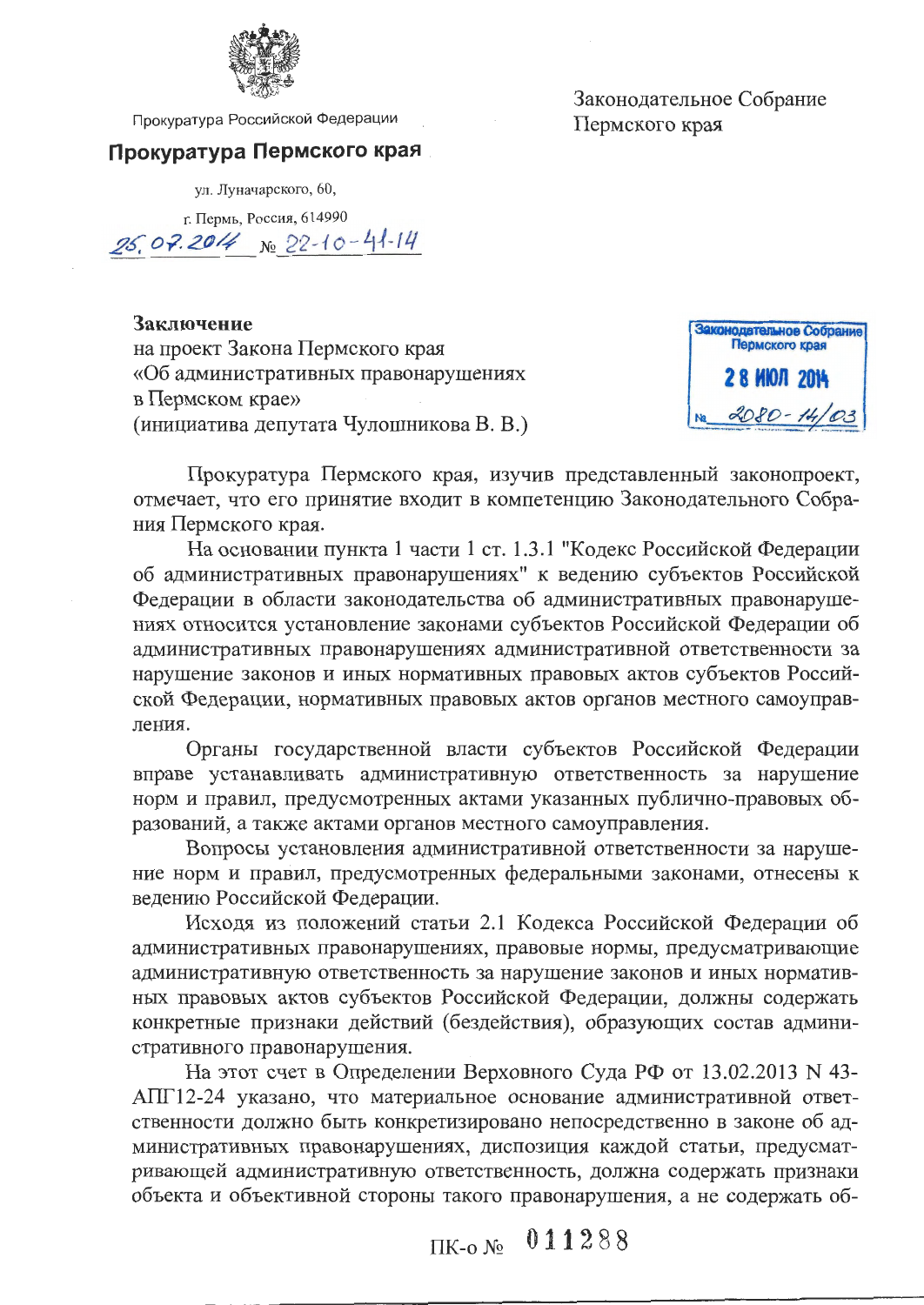щую отсылку к иным нормативным актам, принятым различными органами публичной власти субъекта Российской Федерации, либо дублировать федеральные нормы, а также содержать положения, позволяющие толковать их неоднозначно, поскольку это нарушает принцип правовой определенности правового регулирования.

Согласно разъяснению в п. 25 Постановления Пленума Верховного Суда Российской Федерации от 29 ноября 2007 г. N 48 "О практике рассмотрения судами дел об оспаривании нормативных правовых актов полностью или в части", проверяя содержание оспариваемого акта или его части, необходимо выяснять, является ли оно определенным. Если оспариваемый акт или его часть вызывает неоднозначное толкование, суд не вправе устранять эту неопределенность путем обязания в решении органа или должностного лица внести в акт изменения или дополнения, поскольку такие действия суда будут являться нарушением компетенции органа или должностного лица, принявших данный правовой акт. В этом случае оспариваемый акт в такой редакции признается недействующим полностью или в части с указанием мотивов принятого решения.

Однако указанные требования при разработке законопроекта не учтены, большинство статей законопроекта противоречат федеральному законодательству.

#### Статья 1.1.

Частью 2 данной статьи законопроекта декларируется положение о том, что никакие нормы законопроекта не могут противоречить федеральным законам. Из текста не ясно, к какому субъекту обращено это положение. Необходимость соблюдения норм федерального законодательства закреплена в ч. 5 ст. 76 Конституции РФ. Законы и иные нормативные правовые акты субъектов Российской Федерации не могут противоречить федеральным законам, принятым в соответствии с частями первой и второй настоящей статьи. В случае противоречия между федеральным законом и иным актом, изданным в Российской Федерации, действует федеральный закон.

#### Статья 2.2

Текст предлагаемой статьи законопроекта не содержит конкретных признаков действий образующих состав административного правонарушения, не определяет субъекта правонарушения. Статья носит отсылочный характер к уставам муниципальных образований.

# Статья 2.4

Текст предлагаемой статьи законопроекта не содержит материального основания административной ответственности. Диспозиция этой статьи не содержит признаков объекта и объективной стороны указанного правонарушения

Кроме того, по содержанию данная статья конкурирует со ст. 2.3 законопроекта. Предоставление мер социальной поддержки, предусмотренных краевыми и муниципальными правовыми актами, есть не что иное, как предоставление государственных и муниципальных услуг.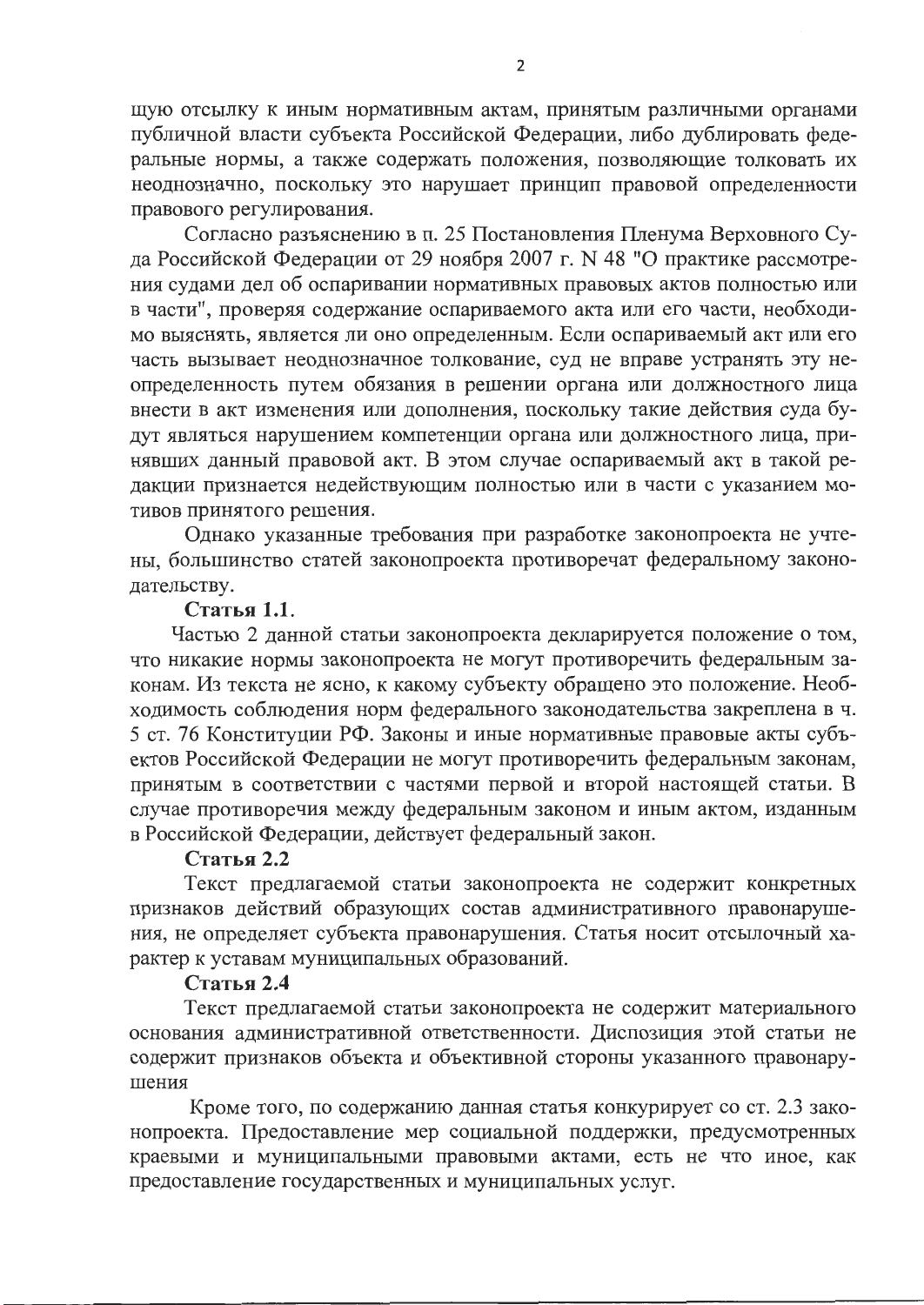### Статья 2.5

Текст предлагаемой статьи законопроекта не содержит состава административного правонарушения. В ней не конкретизируется, о каком жилищном фонде идет речь, согласно жилищному законодательству помещения могут предоставляться по договору социального найма, в специализированном жилищном фонде и др. В силу статьи 52 Жилищного кодекса РФ порядок принятия на учет граждан в качестве нуждающихся в жилых помещениях устанавливается законом субъекта федерации.

Реализация данного положения в органах местного самоуправления урегулирована Административными регламентами предоставления муниципальной услуги по приему заявлений и документов в целях постановки на учет граждан нуждающихся в жилых помещениях. Если это является муниципальной услугой, то ответственность за нарушение порядка её предоставления должна наступать в соответствии со ст.2.3 законопроекта.

#### Статья 2.6

Текст предлагаемой статьи законопроекта не содержит материального основания административной ответственности. Диспозиция этой статьи не содержит признаков объекта и объективной стороны указанного правонарушения

Закон Пермской области от 07.08.1997 N 813-120 "Об организации работы по опеке и попечительству в Пермском крае" не предусматривает вопросов установления административной ответственности.

На основании ст. 148.1 Семейного кодекса РФ надзор за деятельностью опекунов или попечителей несовершеннолетних граждан осуществляется в соответствии с Федеральным законом "Об опеке и попечительстве".

Кроме того, ряд административных правонарушений в этой сфере уже предусмотрен ст. ст. 5.35, 5,36 5.37 КоАП РФ.

## Статья 4.2

Диспозиция ст. 4.2 законопроекта изложена не конкретно. Предлагаемое законопроектом определение объекта культурного наследия включает в себя объекты культурного наследия Российской Федерации. При этом ответственность за нарушение требований использования объектов культурного наследия (памятников истории и культуры) народов Российской Федерации, их территорий уже установлена ст. 7.13 КоАП РФ. При таких условиях возможна конкуренция между федеральным и краевым законами.

### Статья 5.2.

Регламентация общественных отношений в данной сфере находится вне пределов субъектов Российской Федерации.

Из определений Верховного Суда РФ от 14.12.2011 № 64Г11-36, от 30.05.2012 № 81-АПГ12-1, от 24.10.2012 № 46-АПГ12-14, от 23.10.2013 № 53-АПГ13-9 следует, что субъекты Российской Федерации устанавливают административную ответственность за нарушение правил содержания домашних животных с превышением компетенции в области законодательства Российской Федерации об административных правонарушениях.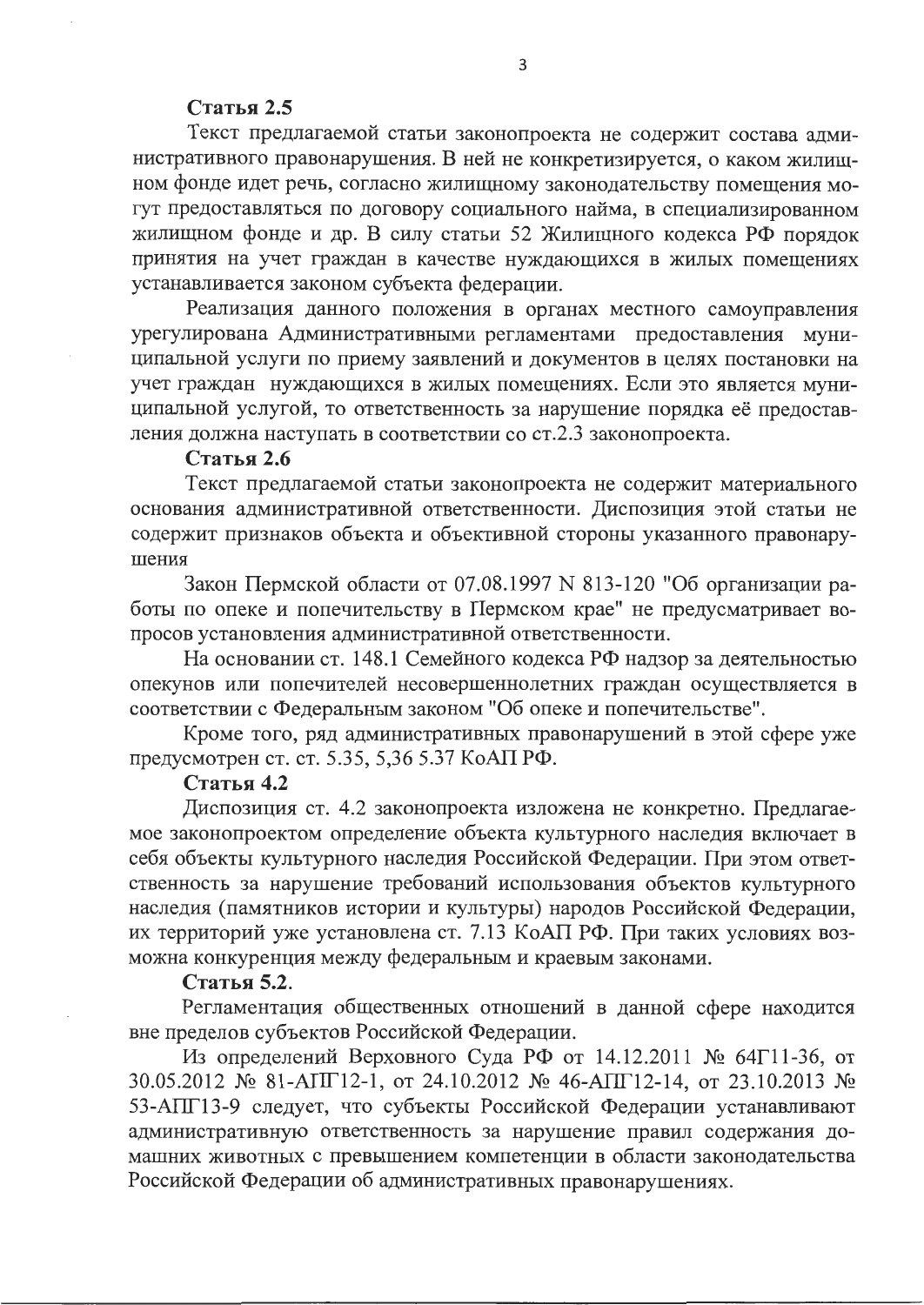#### Статья 5.3

Правоотношения в этой сфере регулируются не краевым, а федеральным законодательством. Гражданский кодекс Российской Федерации в статье 137 устанавливает, что при осуществлении прав лиц не допускается жестокое обращение с животными, противоречащее принципам гуманности. Статья 245 Уголовного кодекса Российской Федерации предусматривает ответственность за жестокое обращение с животными, повлекшее их гибель или увечье, если это деяние совершено из хулиганских побуждений, или из корыстных побуждений, или с применением садистских методов, или в присутствии малолетних.

#### Статья 5.4

Согласно статье 68 Водного кодекса РФ лица, виновные в нарушении водного законодательства, несут административную, уголовную ответственность в соответствии с законодательством Российской Федерации, под которым, исходя из смысла приведенной нормы, с учетом положений статьи 76 Конституции РФ, следует понимать нормативные правовые акты федерального значения - Уголовный кодекс РФ и КоАП РФ. Такая правовая позиция Верховного Суда Российской Федерации выражена в Определении от 11.12.2013 № 57-AIII 13-6.

При таких обстоятельствах установление на региональном уровне административной ответственности за нарушение правил использования водных объектов общего пользования для личных и бытовых нужд и определение органов, уполномоченных на составление протокола об административном правонарушении, производится с превышением полномочий субъекта Российской Федерации.

### **Статья 5.5**

Без достаточных оснований ст. 5.5 законопроекта предлагается установить административную ответственность за нарушение законодательства Пермского края в области охраны и использования объектов животного миpa.

На основании ст. 55 Федерального закона от 24.04.1995 N 52-ФЗ "О животном мире" лица, виновные в нарушении законодательства Российской Федерации в области охраны и использования животного мира и среды их обитания, несут административную, уголовную ответственность в соответствии с законодательством Российской Федерации.

Статьёй 7.11 КоАП РФ установлена ответственность за пользование объектами животного мира и водными биологическими ресурсами без разрешения.

Во исполнение требований федерального законодательства постановлением Правительства Пермского края от 29.12.2008 № 813-п утвержден перечень должностных лиц Государственной инспекции по охране и использованию объектов животного мира Пермского края, осуществляющих на территории Пермского края федеральный государственный надзор в области охраны, воспроизводства и использования объектов животного мира и среды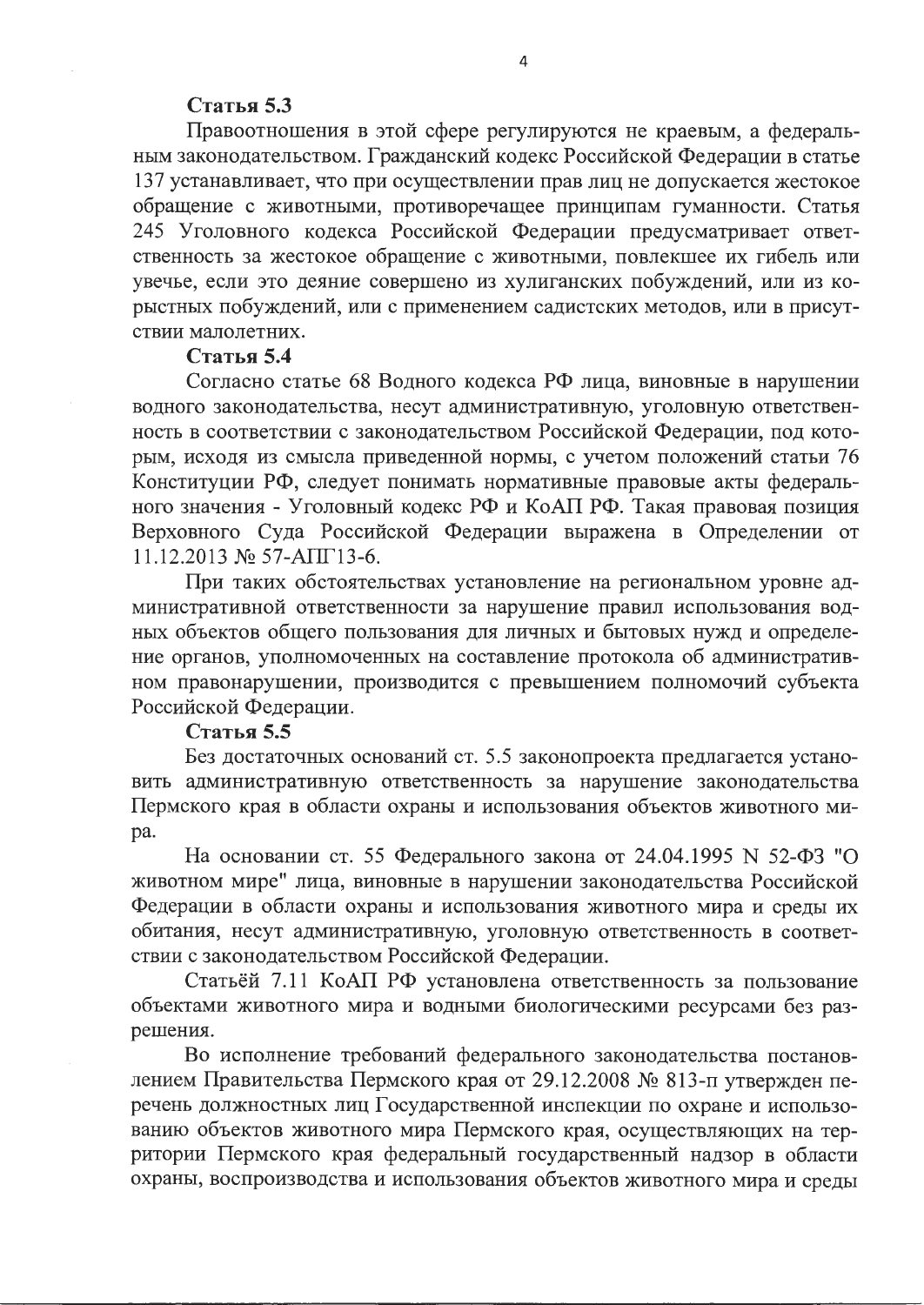их обитания и федеральный государственный охотничий надзор

Кроме того, предлагаемые законопроектом санкции по данной статье значительно отличаются от КоАП РФ.

#### Статья 5.6

С превышением полномочий законопроектом предлагается установить административную ответственность за нарушение порядка заготовки древесины для собственных нужд.

В силу ст.99 Лесного кодекса РФ лица, виновные в нарушении лесного законодательства, несут административную, уголовную ответственность в порядке, установленном законодательством Российской Федерации. На федеральном уровне административная ответственность установлена статьёй 8.25 КоАП РФ, в том числе за нарушение правил заготовки древесины, за нарушение правил заготовки живицы, заготовки пригодных для употребления в пищу лесных ресурсов (пищевых лесных ресурсов), сбора лекарственных растений, заготовки и сбора недревесных лесных ресурсов.

Кроме того, из диспозиции статьи не ясно о каком порядке заготовки древесины идет речь, а предлагаемые законопроектом санкции превышают размер, предусмотренный КоАП РФ.

#### Статья 5.7

Пребывание граждан в лесах регламентируется ст. 11 Лесного кодекса РФ, согласно которой граждане имеют право свободно и бесплатно пребывать в лесах и для собственных нужд осуществлять заготовку и сбор дикорастущих плодов, ягод, орехов, грибов, других пригодных для употребления в пищу лесных ресурсов (пищевых лесных ресурсов), а также недревесных лесных ресурсов.

Запрещение или ограничение пребывания граждан в лесах по основаниям, не предусмотренным настоящей статьей, не допускается.

Статья 53.5 Лесного кодекса РФ допускает ограничение пребывания граждан в лесах и въезд в них транспортных средств, проведение в лесах определенных видов работ в целях обеспечения пожарной безопасности или санитарной безопасности в лесах в порядке, установленном уполномоченным федеральным органом исполнительной власти, органами государственной власти, органами местного самоуправления в пределах своих полномочий, определенных в соответствии со ст. ст. 81 - 84 ЛК РФ.

Такой порядок утвержден Приказом Рослесхоза от 03.11.2011 N 471.

#### Статья 5.8

Текст предлагаемой статьи законопроекта не содержит материального основания административной ответственности. Диспозиция этой статьи не содержит признаков объекта и объективной стороны указанного правонарушения. Из проекта остается не ясным, о каких правонарушениях идет речь. По смыслу статьи законопроекта правоприменителю предлагается проанализировать главу КоАП РФ, не предусмотрена ли федеральным законодателем административная ответственность и после этого рассматривать вопрос об ответственности по законопроекту.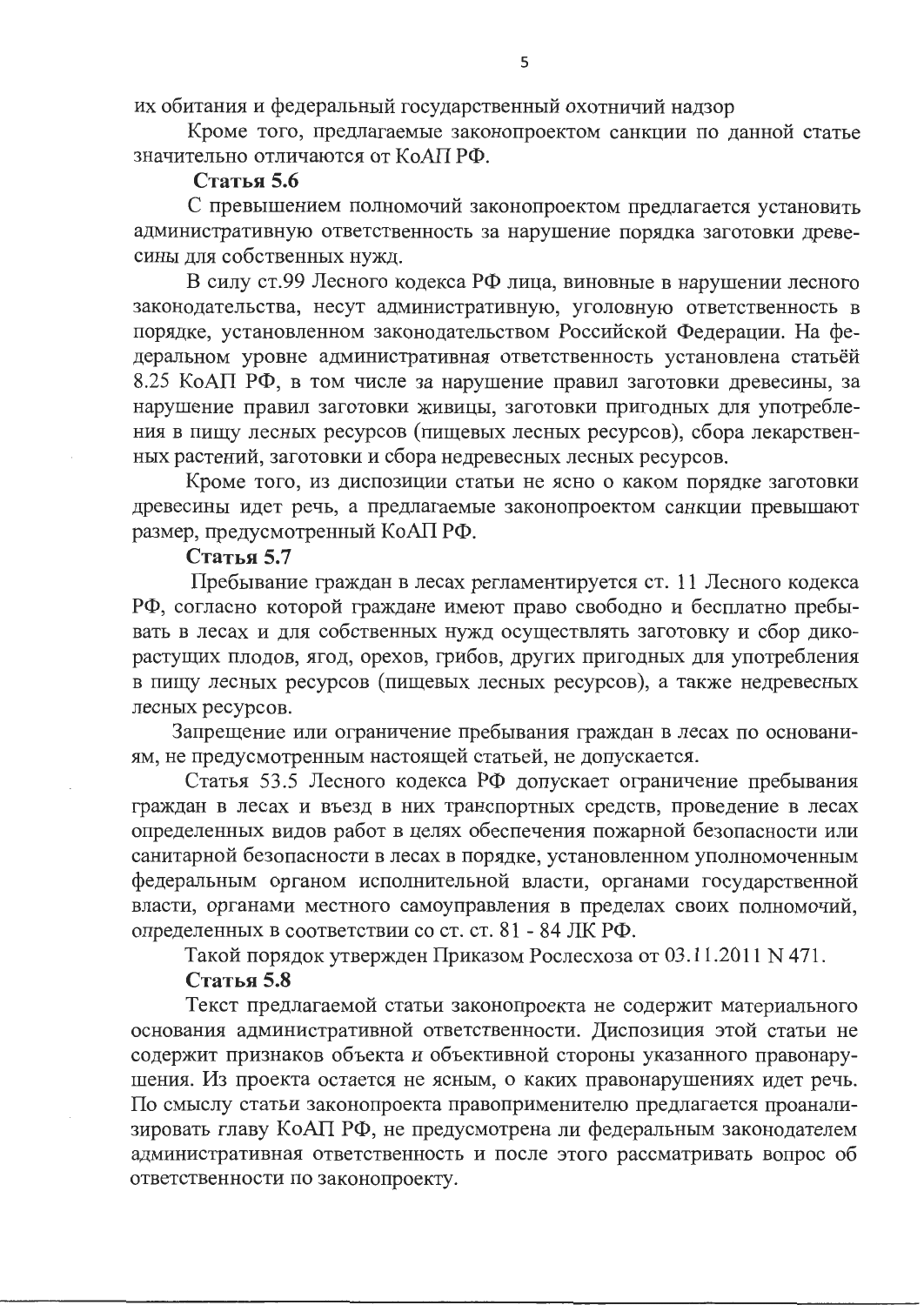На основании статьи 33 Закона Пермского края от 03.09.2009 N 483-ПК "Об охране окружающей среды Пермского края" неисполнение или ненадлежащее исполнение законодательства Пермского края в области охраны окружающей среды субъектами хозяйственной и иной деятельности, должностными лицами и гражданами влечет за собой ответственность, установленную законодательством Российской Федерации и законодательством Пермского края об административной ответственности. При этом в законе не конкретизировано каких-либо нарушений, подпадающих под административную ответственность.

## Статья 6.1

С превышением компетенции предлагается установить ответственность за нарушения в области градостроительной деятельности. Полномочия регионального законодателя по расширению перечня составов правонарушений в этой сфере ограничиваются формулировкой нормы ст. 58 Градостроительного кодекса Российской Федерации, определяющей общие подходы к ответственности. Согласно указанной статье лица, виновные в нарушении законодательства о градостроительной деятельности, несут дисциплинарную, имущественную, административную, уголовную ответственность в соответствии с законодательством Российской Федерации. Следовательно, возможность закрепления составов административно наказуемых деяний в градостроительной сфере возможно исключительно в Кодексе Российской Федерации об административных правонарушениях. Подобный подход находит отражение в судебной практике.

# Статья 6.3

В правовой системе Пермского края не имеется нормативного правового акта по данному вопросу. В диспозиции статьи не сформулирован состав правонарушения. Если законопроектом предлагается установление административной ответственности за нарушение положений, принятых органами местного самоуправления, то это войдет в противоречие с существующей правовой практикой.

Например, постановлением Администрации г. Перми от 18.07.2013 N 597 утвержден Административный регламент осуществления муниципального контроля за сохранностью автомобильных дорог местного значения города Перми. Регламент предусматривает, что в случае выявления нарушений прав физических лиц, юридических лиц, индивидуальных предпринимателей осуществляется привлечение виновных лиц к ответственности в соответствии с законодательством Российской Федерации.

### Статьи 6.4 - 6.7

В данных статьях законопроекта не конкретизирован состав административного правонарушения.

На основании ст. 14 Федерального закона от 06.10.2003 N 131-ФЗ "Об общих принципах организации местного самоуправления в Российской Федерации" к полномочиям поселений отнесено утверждение правил благоустройства территорий поселений, устанавливающих, в том числе, требова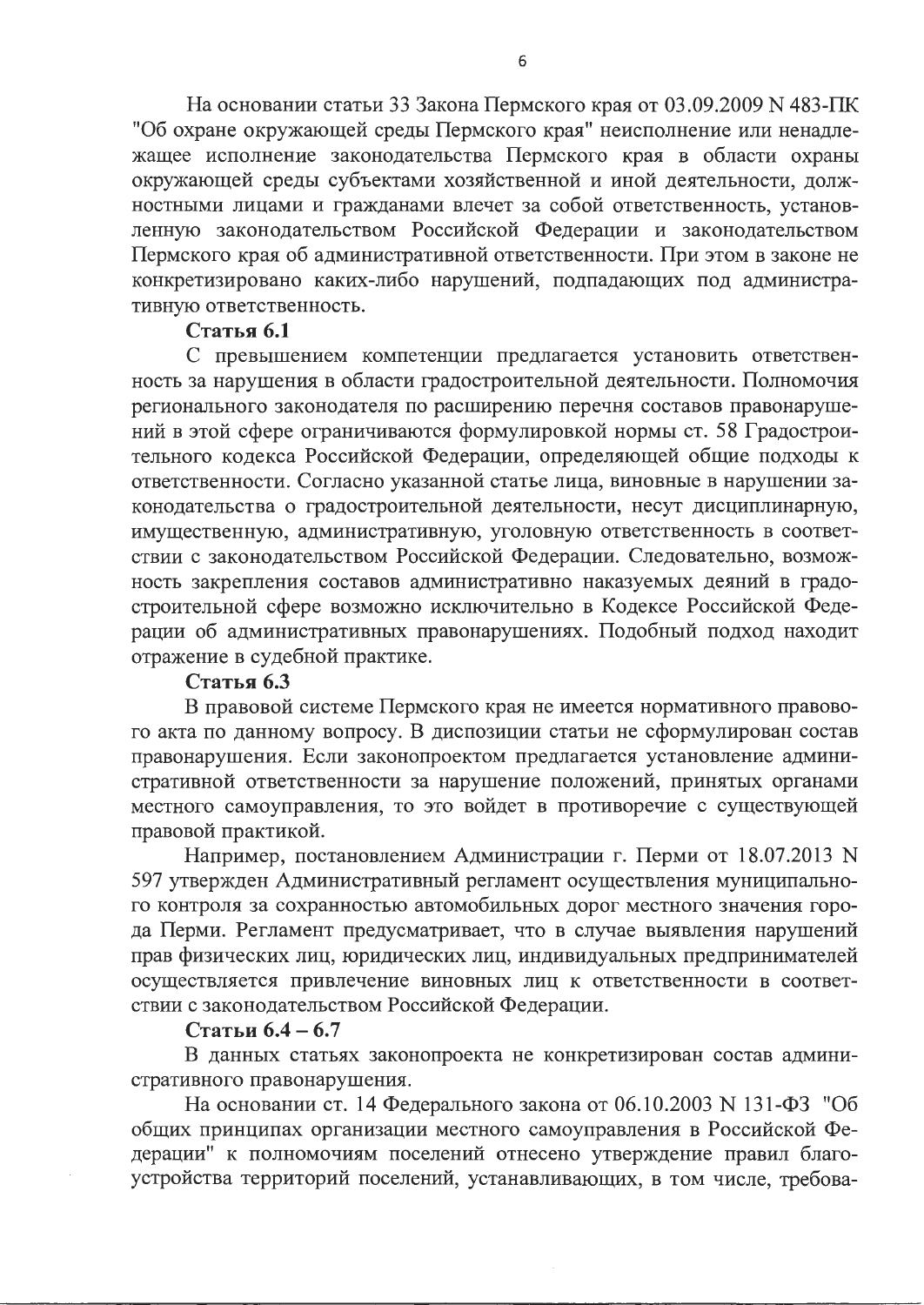ния по содержанию зданий (включая жилые дома), сооружений и земельных участков, на которых они расположены, к внешнему виду фасадов и ограждений соответствующих зданий и сооружений, перечень работ по благоустройству и периодичность их выполнения и др.

При этом вместо единого состава административного правонарушения законопроектом предлагается установить отдельные административные составы правонарушений по каждому элементу правил благоустройства. Тем более, что в органах местного самоуправления приняты единые комплексные нормативные правовые акты. Для иллюстрации можно привести решение Думы Краснокамского городского поселения от 25.04.2012 N 27 "Об утверждении Правил благоустройства и содержания территории Краснокамского городского поселения".

В указанные правилах регламентированы вопросы: организация содержания и уборки территорий; общие требования по благоустройству и содержанию территории города; особенности уборки территории в весенне-летний период; особенности благоустройства и содержания придомовых территорий; поддержание архитектурного облика города; наружное освещение; содержание мест погребения и др.

Излишнее дробление приводит к тому, что, например, трудно выявить различия в названии ст. 6.8 «Нарушение правил организации благоустройства и озеленения территории» и ст. 6.11 «Нарушение гражданами правил благоустройства территории».

## Статья 6.11

Название статьи не соответствует её содержанию. При этом диспозиция данной статьи в основном конкурирует со ст. 20.1 КоАП РФ (мелкое хулиганство). Федеральным законом уже установлена административная ответственность за нарушение общественного порядка, выражающее явное неуважение к обществу. Это правонарушение свидетельствует о низкой культуре нарушителя, его эгоизме, пренебрежении интересами общества, других людей, об игнорировании правил приличия и благопристойности.

### Статья 7.4

Частью 2 статьи 7.4 законопроекта предусмотрена мера административного наказания в виде административного штрафа на граждан в размере от пяти до десяти тысяч рублей. Это противоречит абзацу первому ч. 3 ст. 3.5 КоАП РФ, согласно которой административный штраф на граждан не должен превышать пяти тысяч рублей. Только в случаях, прямо предусмотренных федеральным законом, могут быть предусмотрены иные, увеличенные размеры штрафа.

Статьёй 2.35.1 Закона Пермского края от 01.11.2007 N 139-ПК (ред. от 03.06.2014) "Об административных правонарушениях" установлена административная ответственность за изготовление или хранение с целью сбыта, а равно сбыт крепких спиртных напитков домашней выработки.

Законопроектом без достаточных оснований предлагается установить административную ответственность за изготовление или хранение с целью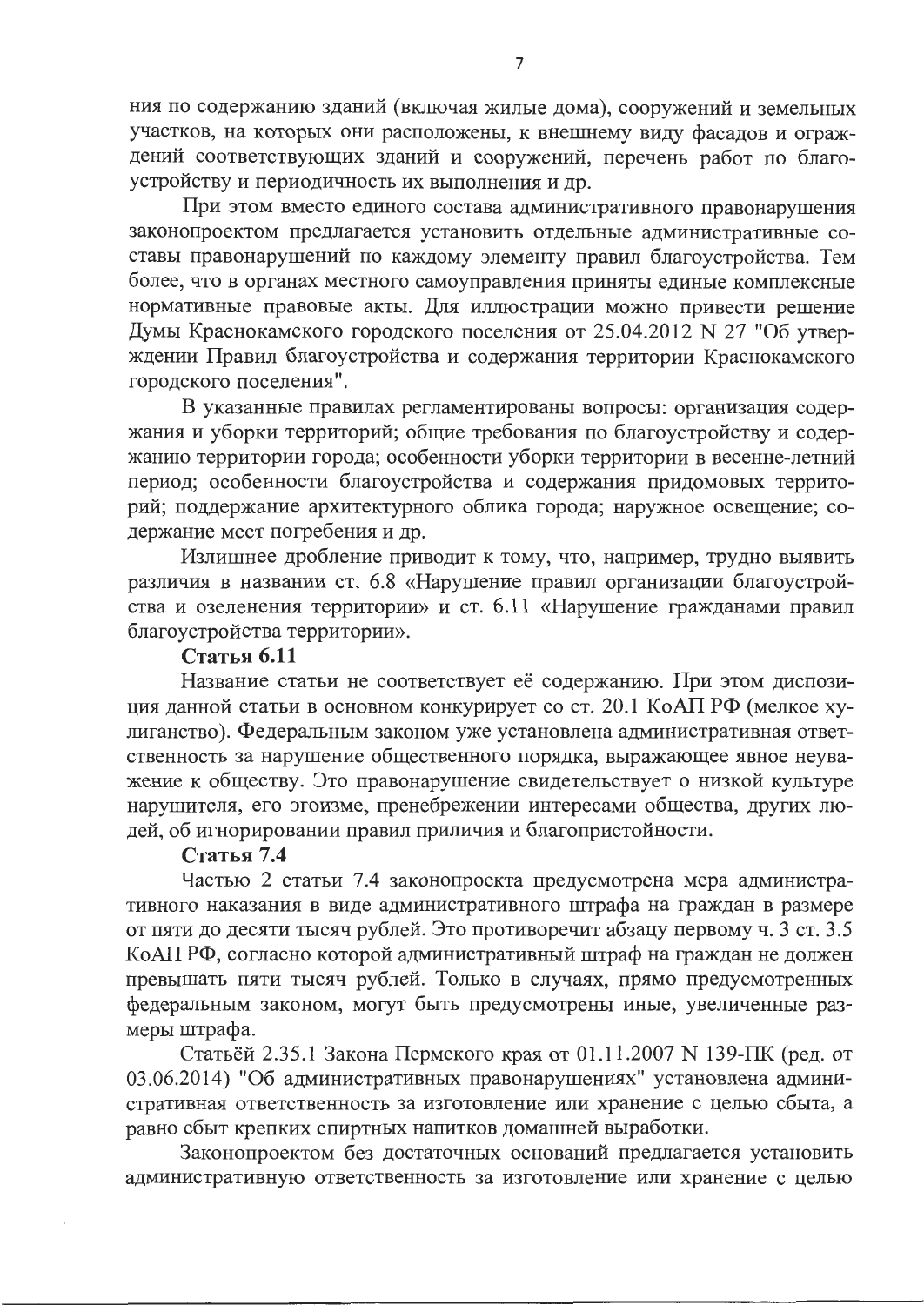сбыта, а равно сбыт спиртных напитков домашней выработки. При этом дается другое понятие спиртных напитков.

В этой связи следует отметить, что действующая статья краевого закона прокуратурой Пермского края оспорена. Полномочия органов государственной власти субъектов Российской Федерации в области производства и оборота этилового спирта, алкогольной и спиртосодержащей продукции закреплены в статье 6 Федерального закона от 22.11.1995 N 171-ФЗ "О государственном регулировании производства и оборота этилового спирта, алкогольной и спиртосодержащей продукции и об ограничении потребления (распития) алкогольной продукции". Данной федеральной нормой не предусмотрено полномочий по регулированию отношений, связанных с оборотом спиртных напитков домашней выработки.

## Статья 7.6

В тексте статьи не сформулирован состав административного правонарушения. В правовой системе Пермского края не имеется нормативного правового акта, которым регламентированы эти вопросы.

## Статья 7.7

По предлагаемому законопроектом правонарушению в правовой системе Пермского края не имеется нормативно правового акта. На рассмотрение Законодательного Собрания в 2013 году вносился законопроект «О порядке организации и проведения региональных официальных физкультурных мероприятий, межмуниципальных официальных физкультурных мероприятий и спортивных мероприятий, а также культурно-зрелищных, развлекательных мероприятий на территории Пермского края», но он был отклонен. Органы государственной власти и местного самоуправления не имеют полномочий по регулированию порядка проведения массовых культурнопросветительных мероприятий.

Нарушения общественного порядка, о которых говорится в проекте статьи, охватываются статьёй 20.1 КоАП РФ «Мелкое хулиганство».

# Статья 7.8

Предлагаемая норма также не соответствует установленному порядку установления административной ответственности субъектом Российской Федерации.

В действующей системе регионального законодательства отсутствует правовой акт, регулирующий правоотношения граждан Пермского края в семейно-бытовых отношениях и определяющий понятие «создание конфликтных ситуаций». Диспозиция предлагаемой нормы не определяет субъекта и объект предлагаемого правонарушения.

Проектом статьи не раскрывается объективная сторона правонарушения, поскольку отсутствует четкое определение понятий «нарушающих спокойствие граждан», «неуважение к окружающим», «оскорбительное поведение».

Диспозиция статьи вызывает некоторую неопределенность в отграничении предлагаемого состава правонарушения от правонарушений, ответ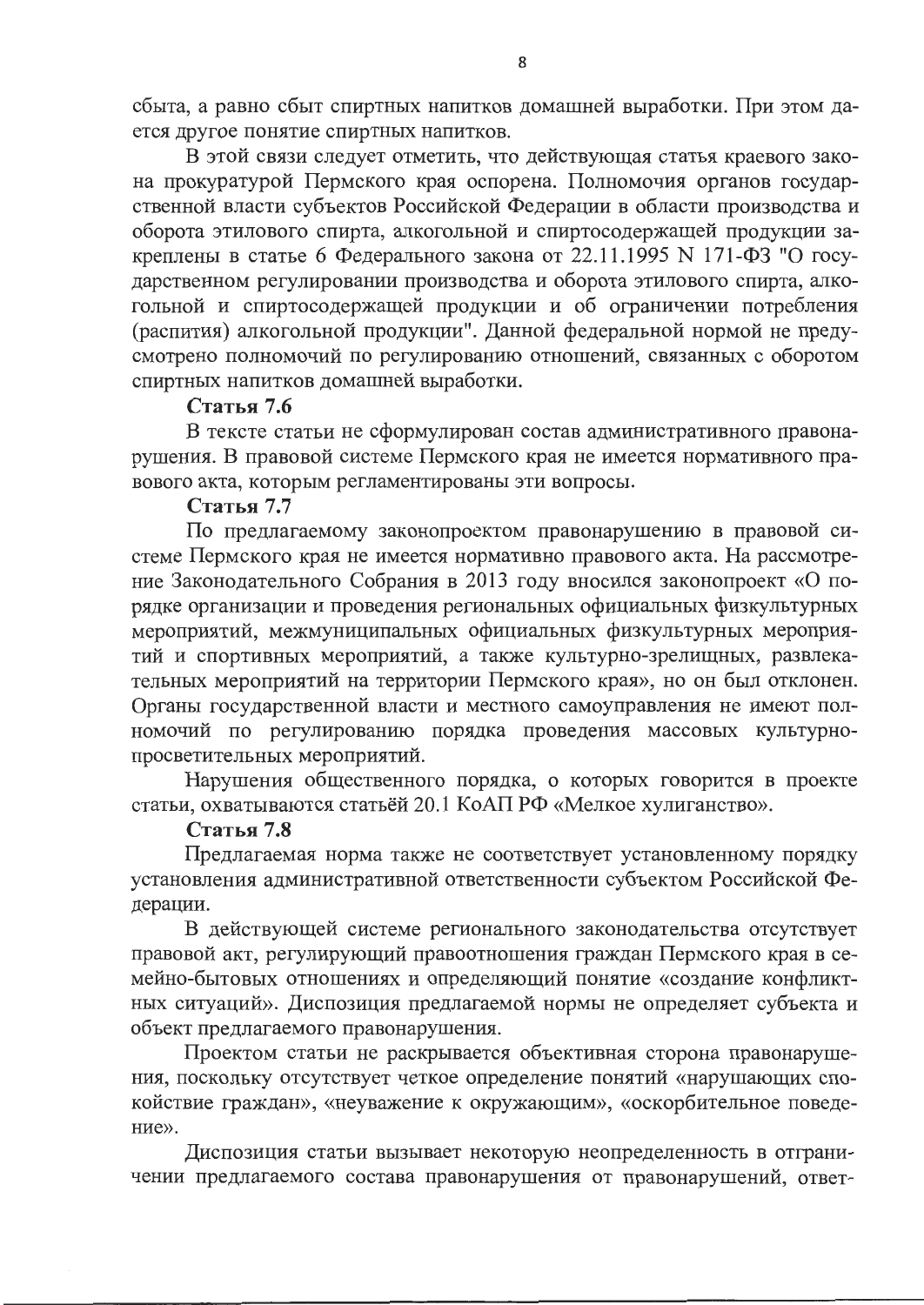ственность за совершение которых установлена, например, статьей 5.61 Ко-АПРФ (оскорбление), статьёй 20.1 КоАПРФ (мелкое хулиганство).

### Статья 8.2

Данной статьёй предлагается установление ответственности в том числе за нарушение порядка транспортного обслуживания на железнодорожном, водном и воздушном транспорте. Вместе с тем, в правовой базе Пермского края имеется только нормативный акт об организации транспортного обслуживания на межмуниципальном автомобильном транспорте.

### Статья 9.1

Текст предлагаемой статьи законопроекта не содержит состава административного правонарушения. Согласно диспозиции имеются в виду разнородные правонарушения. С одной стороны это граждане, занимающиеся торговлей, а с другой стороны - органы государственной власти и местного самоуправления, которые предоставляют услуги в неустановленных местах.

## Статья 9.5

Текст предлагаемой статьи законопроекта не содержит состава административного правонарушения. В правовой системе Пермского края по данному вопросу не имеется нормативного правового акта. Органы государственной власти и местного самоуправления не обладают полномочиями по установлению правил регистрации и эксплуатации аттракционной техники.

## Статья 10.2

В представленных материалах нет достаточной мотивировки введения нового состава административного правонарушения. По существу данные правонарушения уже охватываются ст. 10.1 законопроекта.

Такие правонарушения уже закреплены в нормативных правовых актах органов местного самоуправления. Например, решением Пермской городской Думы от 23.09.2003 N 112 (ред. от 25.03.2014) утверждено Положение об организации похоронного дела и порядке деятельности муниципальных кладбищ на территории города Перми. В этом положении имеется специальный раздел, регламентирующий Порядок осуществления погребения умер-ШИХ.

# Статья 11.2

В тексте предлагаемой статьи законопроекта не сформулирован состав административного правонарушения.

На основании статьи 4 Закона Пермского края от 03.10.2007 N 123-ПК "О Гербе Пермского края" порядок изготовления, использования, хранения и уничтожения бланков, печатей и иных носителей изображения Герба Пермского края устанавливается губернатором Пермского края, если иное не установлено нормативными правовыми актами Российской Федерации.

В настоящее время этого нормативного правового акта не принято.

# Статья 11.5

Законопроектом предлагается установить административную ответственность за непредставление сведений в органы местного самоуправления.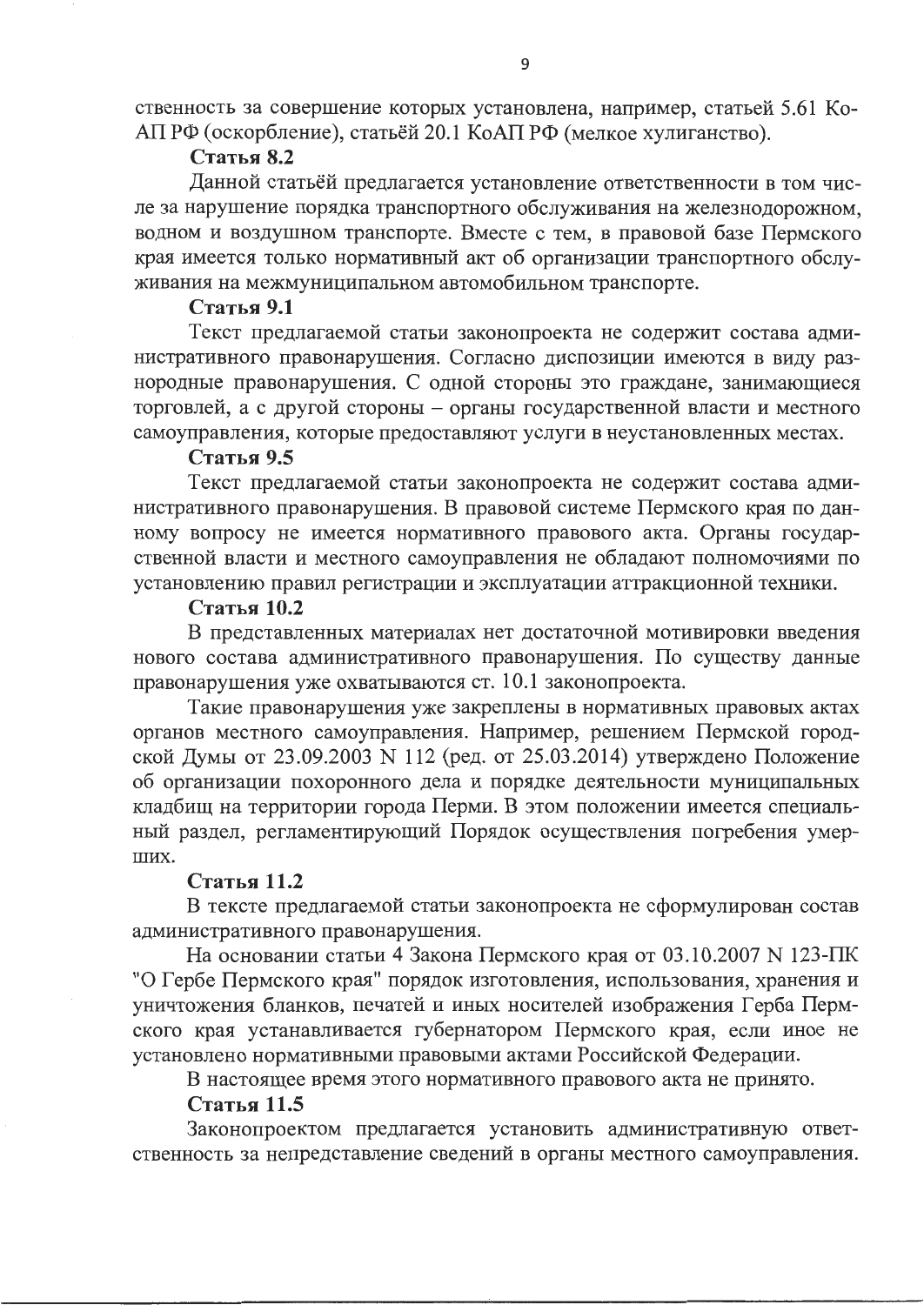В настоящее время эти правоотношения урегулированы статьёй 19.7 КоАП РФ (Непредставление сведений (информации).

## Статья 11.9

Данной статьёй предлагается установить административную ответственность за неповиновение законному распоряжению должностного лица органа местного самоуправления, осуществляющего контрольные функции. Данная норма предлагается с превышением полномочий. Такая ответственность уже установлена статьёй 19.4 КоАП РФ.

## Статьи 12.2 и 12.3

В тексте статей законопроекта не учтено Определение Верховного Суда РФ от 26.11.2008 N 44-Г08-37 «Об оставлении без изменения решения Пермского краевого суда от 26.08.2008», которым частично удовлетворено заявление о признании недействующим Закона Пермского края "Об административных правонарушениях" от 01.11.2007 N 139-ПК.

На основании п. 3 ч. 1 ст. 1.3.1 КоАП РФ к ведению субъектов Российской Федерации в области законодательства об административных правонарушениях отнесено только определение подведомственности дел об административных правонарушениях, предусмотренных законами субъектов Российской Федерации, в соответствии с частью 2 статьи 22.1 настоящего Кодекса.

А в силу ч.ч. 2 и 3 ст. 1.3 КоАП РФ определение подсудности дел об административных правонарушениях судам и подведомственности дел об административных правонарушениях комиссиям по делам несовершеннолетних и защите их прав является компетенцией Российской Федерации.

### Статья 12.5

Данной статьёй законопроекта предлагается создать административные комиссии в муниципальных образованиях Пермского края. Предлагаемый законопроект не может являться основанием для создания комиссий в муниципальных образованиях.

Создание административных комиссий, иных коллегиальных органов в целях привлечения к административной ответственности, предусмотренной законами субъектов Российской Федерации согласно п. 24.1 ч. 2 ст. 26.3 Федерального закона от 06.10.1999 N 184-ФЗ "Об общих принципах организации законодательных (представительных) и исполнительных органов государственной власти субъектов Российской Федерации" отнесено к полномочиям органов государственной власти субъекта Российской Федерации по предметам совместного ведения, осуществляемым данными органами самостоятельно за счет средств бюджета субъекта Российской Федерации.

А в силу ст. 19 Федерального закона от 06.10.2003 N 131-ФЗ "Об общих принципах организации местного самоуправления в Российской Федерации" наделение органов местного самоуправления отдельными государственными полномочиями субъекта Российской Федерации может быть осуществлено законом субъекта Российской Федерации. Наделение органов местного самоуправления отдельными государственными полномочиями иными норматив